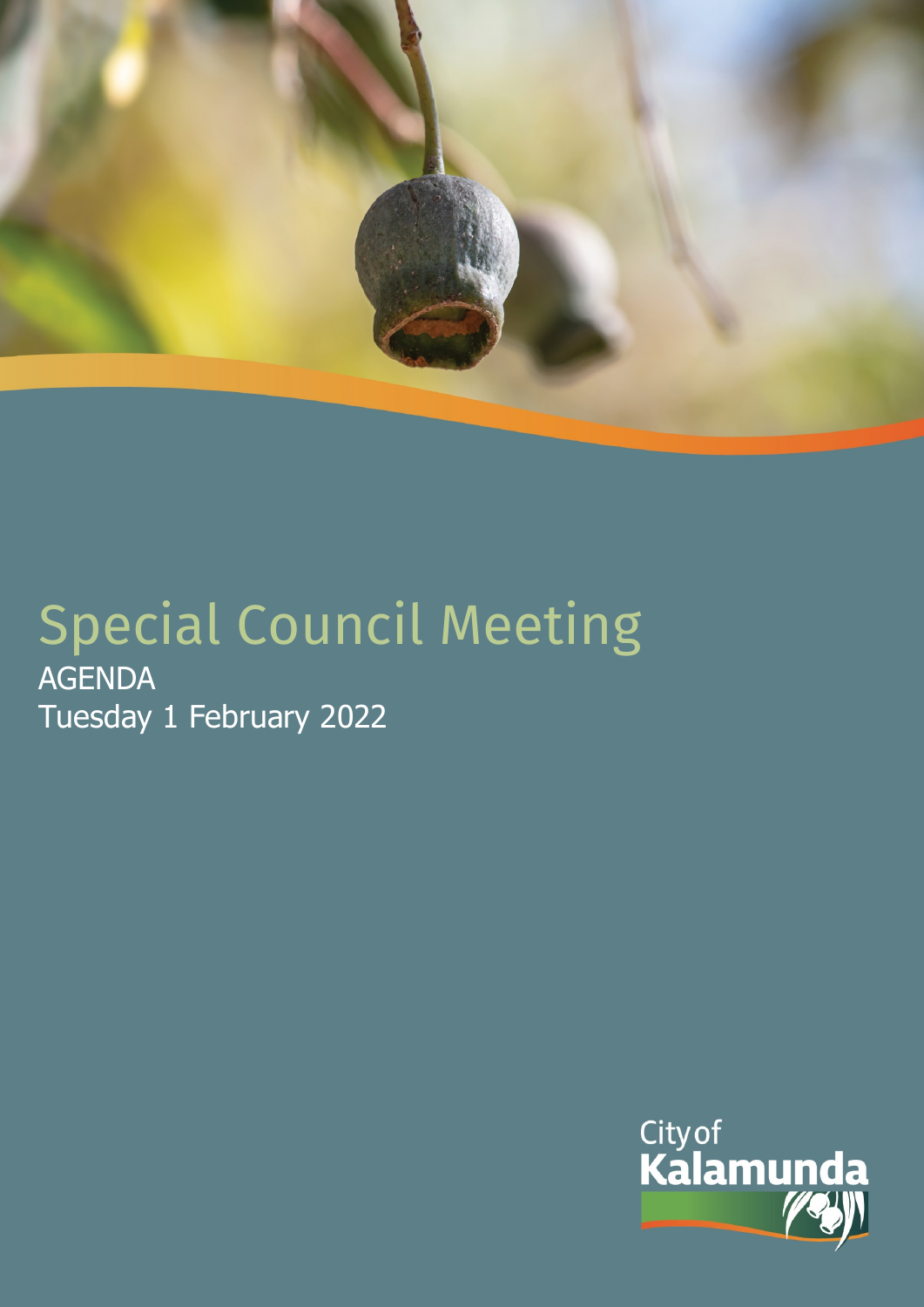#### **NOTICE OF MEETING SPECIAL COUNCIL MEETING**

Dear Councillors

Notice is hereby given that a Special Meeting of Council will be held in the Council Chambers, Administration Centre, 2 Railway Road, Kalamunda on **Tuesday 1 February 2022 at 7.15pm**.

 $\sqrt{2}$ 

Gary Ticehurst **A/ Chief Executive Officer** 27 January 2022

# **Our Vision**



#### **Connected Communities, Valuing Nature** and Creating our Future Together

#### **Core Values**

Service: We demonstrate a 'can do' attitude, we listen, we understand, and we go above and beyond when we serve others.

Professionalism: We look, speak, act & do what it takes to show others we are reliable, respectful and competent.

Quality: We think clearly, plan mindfully, act decisively, measure carefully and review regularly everything we do.

#### **Aspirational Values**

Courage: We make brave decisions and take calculated risks to lead us to a bold and bright future. We show courage in our pursuit for the protection of the environment, for the well being of our people and to support the economy.

Diversity: We challenge ourselves by keeping our minds open and looking for all possibilities and opportunities.

Innovation: We believe in a workplace where you're safe to try new thingswhere we can push the boundaries of the norm and learn from things that don't always go according to plan. We strive for a just and blameless culture that respects people as individuals and paves the way to genuine learning and improvement.

Our simple guiding principle will be to ensure everything we do will make the City of Kalamunda socially, environmentally and economically sustainable.

kalamunda.wa.gov.au

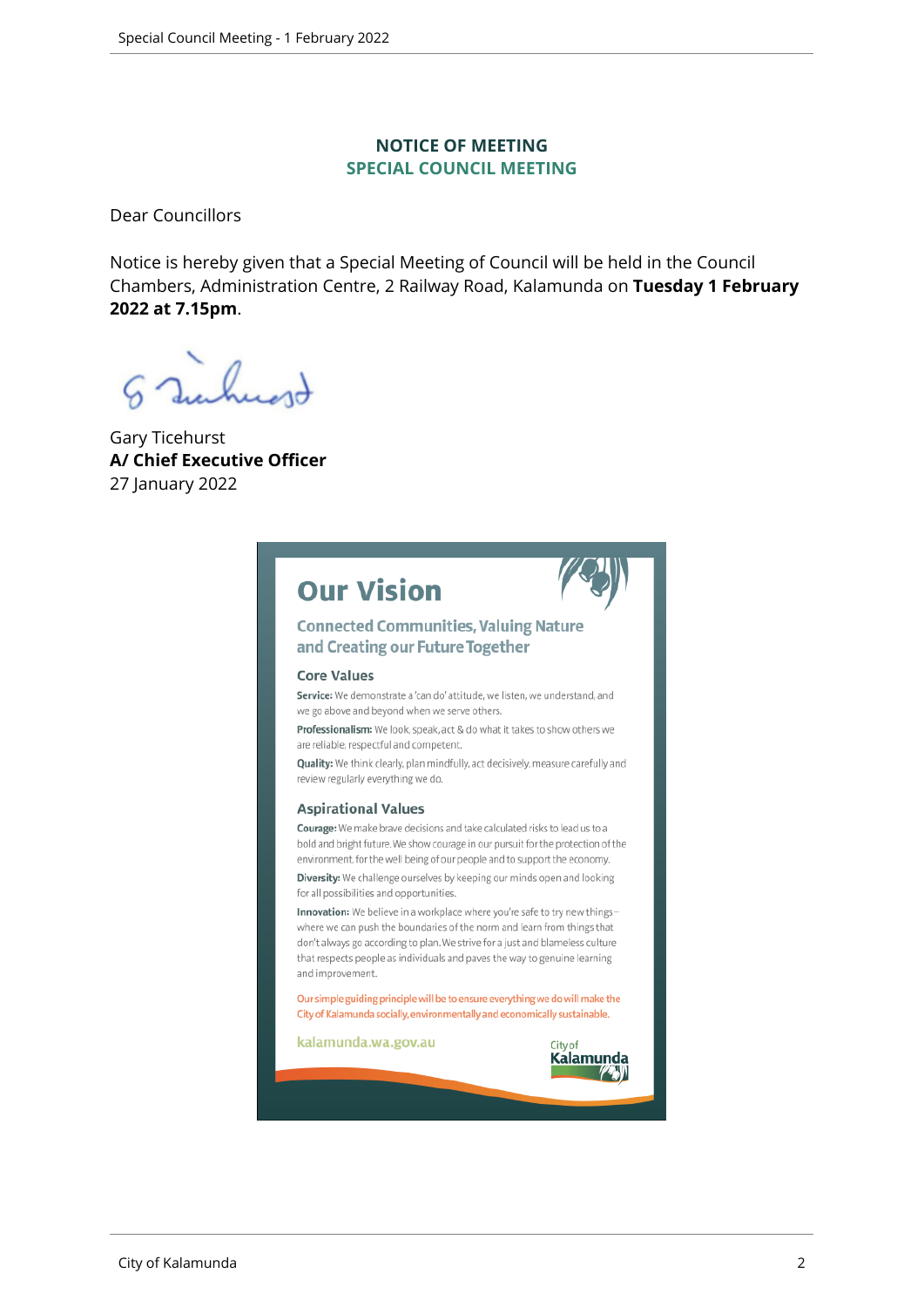#### **Special Council Meetings – Procedures**

- 1. Council Meetings are open to the public, except for Confidential Items listed on the Agenda.
- 2. Members of the public who are unfamiliar with meeting proceedings are invited to seek advice prior to the meeting from a City Staff Member.
- 3. Members of the public are able to ask questions at a Special Council Meeting during Public Question Time on matters relating to the functions of this meeting.
- 4. To facilitate the smooth running of the meeting, silence is to be observed in the public gallery at all times except for Public Question Time.
- 5. All other arrangements are in general accordance with Council's Standing Orders, the Policies and decision of the City or Council.

#### **Acknowledgement of Traditional Owners**

We wish to acknowledge the traditional custodians of the land we are meeting on, the Whadjuk Noongar people. We wish to acknowledge their Elders' past, present and future and respect their continuing culture and the contribution they make to the life of this City and this Region.

# **Emergency Procedures**

**Please view the position of the Exits, Fire Extinguishers and Outdoor Assembly Area as displayed on the wall of Council Chambers.**

**In case of an emergency follow the instructions given by City Personnel.** 

**We ask that you do not move your vehicle as this could potentially block access for emergency services vehicles.** 

**Please remain at the assembly point until advised it is safe to leave.**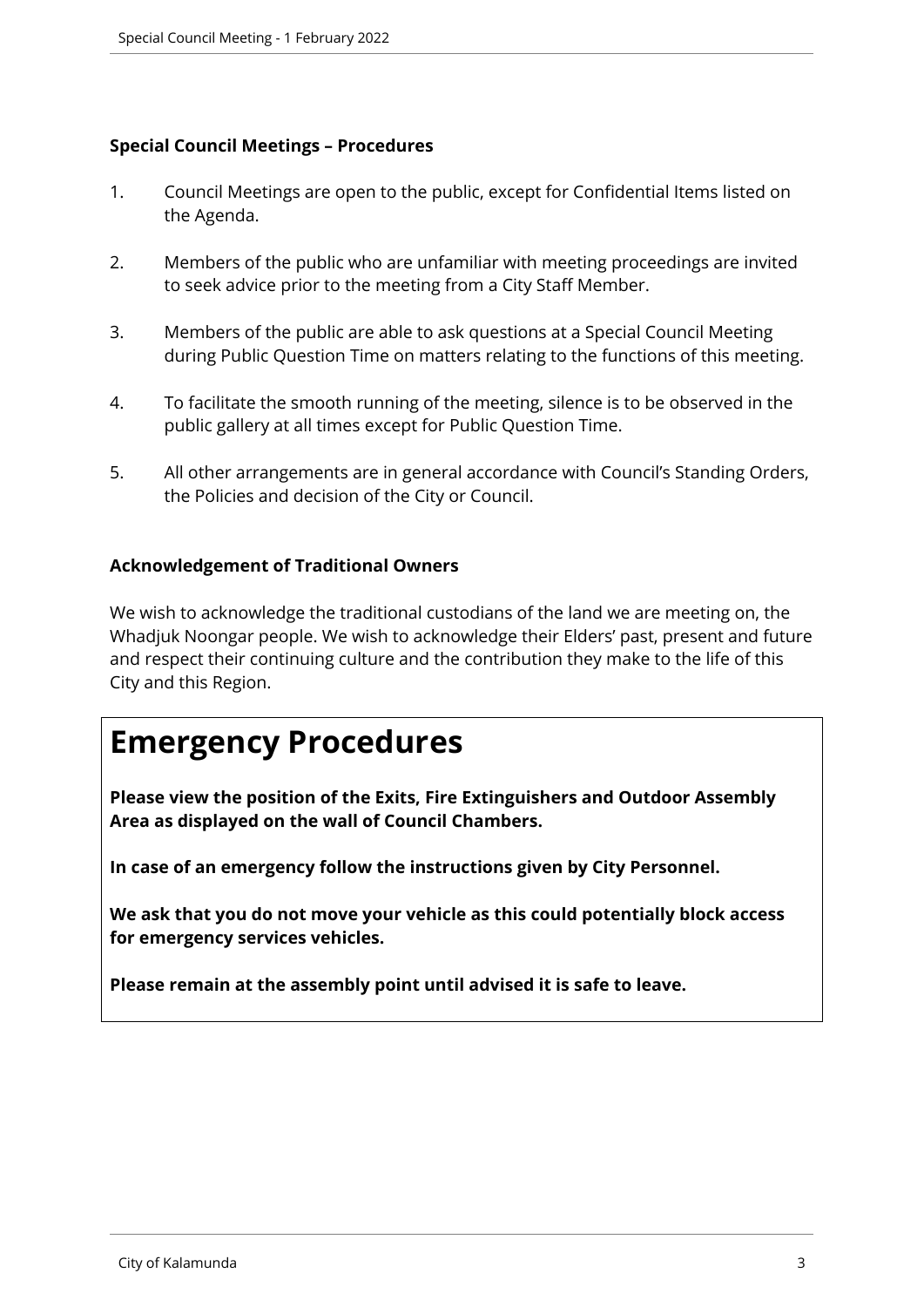### **INDEX**

|    | 2. Attendance, Apologies and Leave of Absence Previously Approved5 |  |
|----|--------------------------------------------------------------------|--|
|    |                                                                    |  |
|    |                                                                    |  |
|    |                                                                    |  |
|    |                                                                    |  |
| 7. |                                                                    |  |
| 8. |                                                                    |  |
|    |                                                                    |  |
|    |                                                                    |  |
|    |                                                                    |  |
|    |                                                                    |  |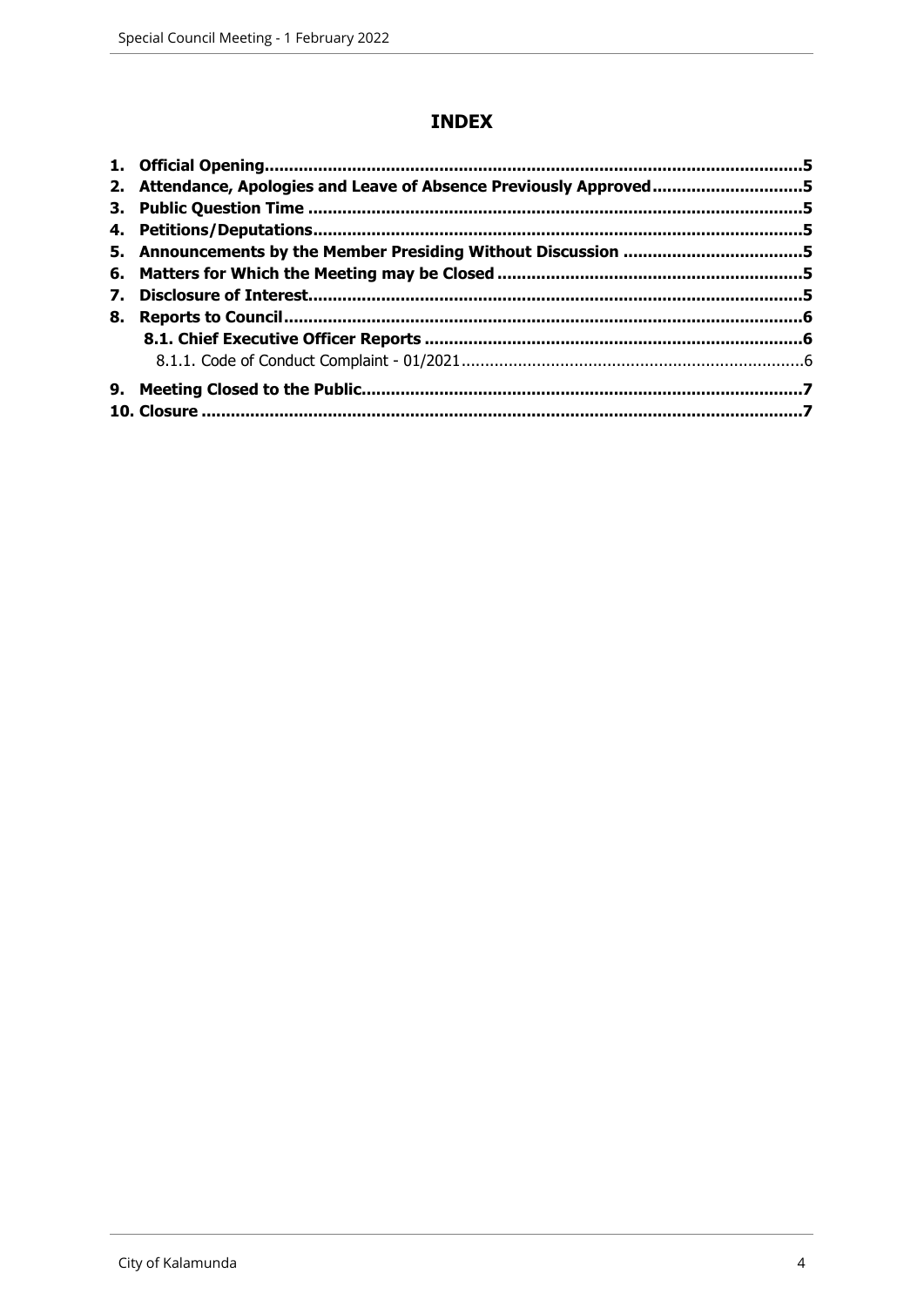#### <span id="page-4-0"></span>**1. Official Opening**

#### <span id="page-4-1"></span>**2. Attendance, Apologies and Leave of Absence Previously Approved**

#### <span id="page-4-2"></span>**3. Public Question Time**

#### **3.1. Public Question Time**

*A period of not less than 15 minutes is provided to allow questions from the gallery on matters relating to the functions of this meeting. For the purposes of Minuting, these questions and answers will be summarised.*

#### <span id="page-4-3"></span>**4. Petitions/Deputations**

#### <span id="page-4-4"></span>**5. Announcements by the Member Presiding Without Discussion**

#### <span id="page-4-5"></span>**6. Matters for Which the Meeting may be Closed**

#### **8.1 Code of Conduct Complaint - 01/2021**

*Reason for Confidentiality: Local Government Act 1995 (WA) Section 5.23 (2) (b) - "the personal affairs of any person"*

#### <span id="page-4-6"></span>**7. Disclosure of Interest**

#### **7.1. Disclosure of Financial and Proximity Interests**

a. Members must disclose the nature of their interest in matter to be discussed at the meeting. (Section 5.56 of the *Local Government Act 1995*.)

b. Employees must disclose the nature of their interest in reports or advice when giving the report or advice to the meeting. (Section 5.70 of the *Local Government Act 1995*.)

#### **7.2. Disclosure of Interest Affecting Impartiality**

a. Members and staff must disclose their interest in matters to be discussed at the meeting in respect of which the member or employee had given or will give advice.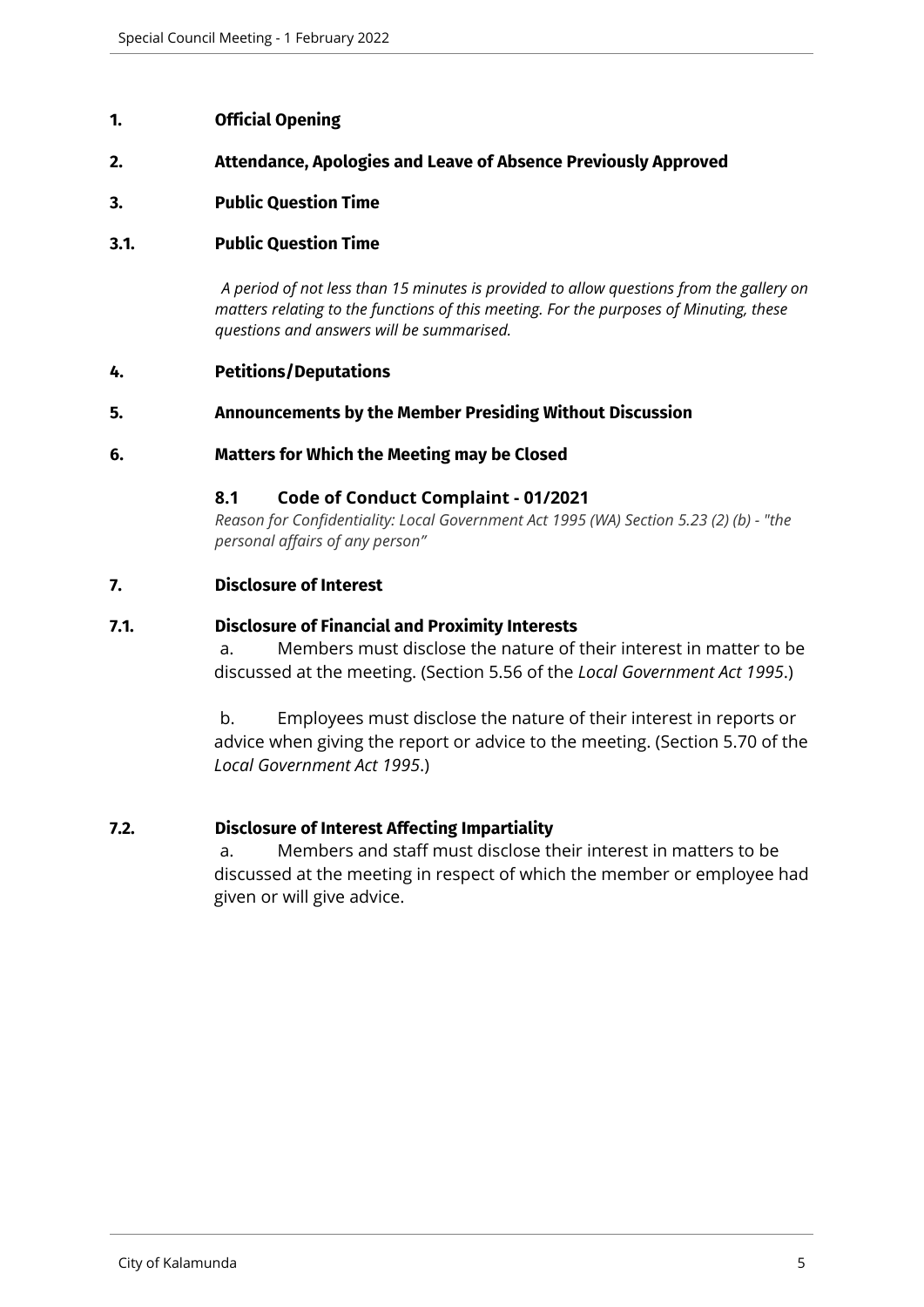#### <span id="page-5-0"></span>**8. Reports to Council**

#### <span id="page-5-1"></span>**8.1. Chief Executive Officer Reports**

### <span id="page-5-2"></span>**8.1.1. Code of Conduct Complaint - 01/2021**

*Declaration of financial / conflict of interests to be recorded prior to dealing with each item.*

| Previous Items<br>Directorate<br><b>Business Unit</b> | Nil<br>Office of the CEO<br>Governance and Legal                                                 |
|-------------------------------------------------------|--------------------------------------------------------------------------------------------------|
| File Reference<br>Applicant<br>Owner                  | City of Kalamunda<br>City of Kalamunda                                                           |
| Reason for<br>Confidentiality:                        | Local Government Act 1995 (WA) Section<br>5.23 (2) (b) - "the personal affairs of any<br>person" |

Provided in Special Council Meeting Confidential Agenda under separate cover.